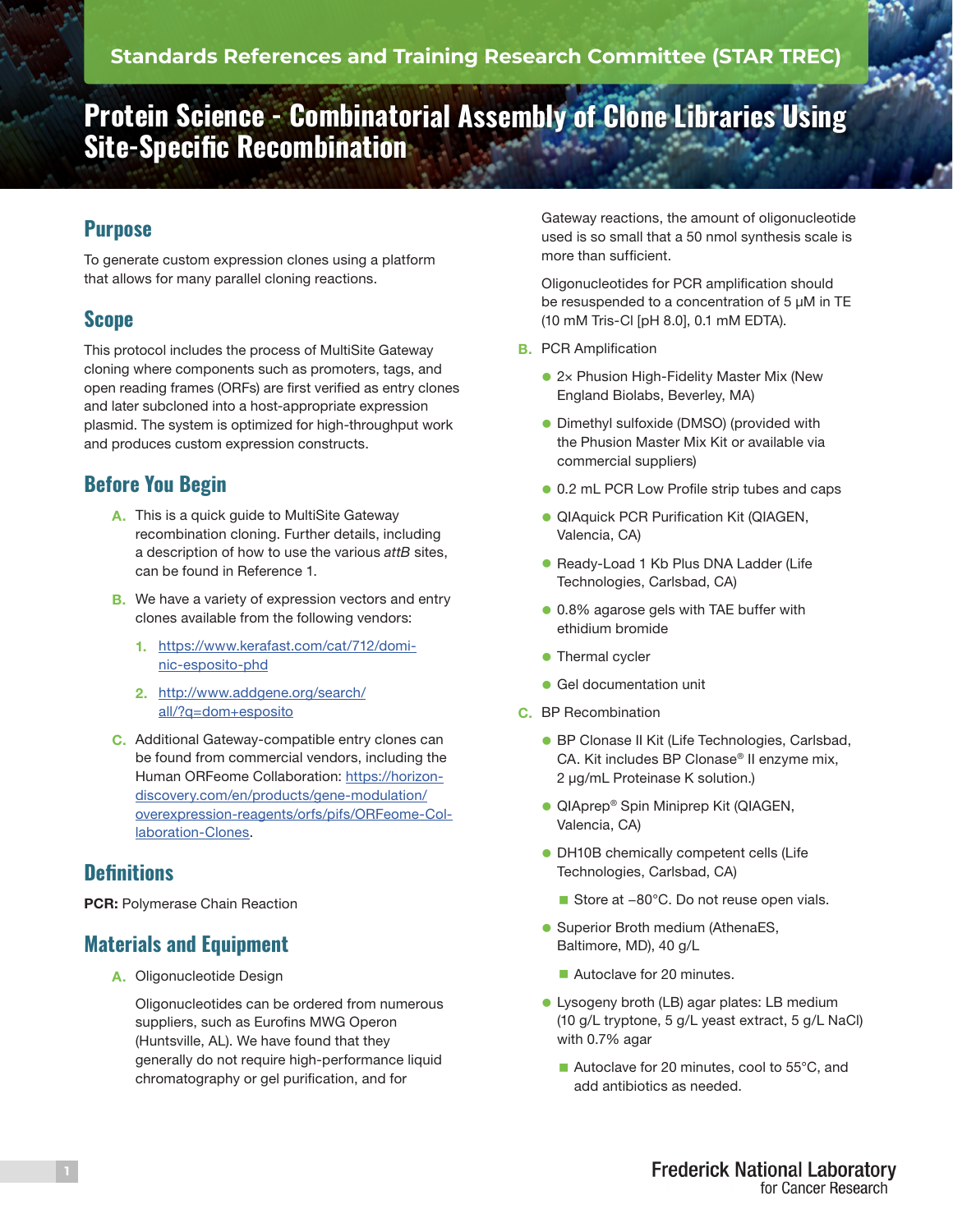- **Kanamycin (Sigma, St. Louis, MO), 50 μg/mL** final concentration; stock solution 50 mg/mL in water, filter-sterilize, store at 4°C
- **·** Spectinomycin (Sigma, St. Louis, MO), 100 μg/ mL final concentration; stock solution 100 mg/ mL in water, filter-sterilize, store at 4°C
- **Falcon 2059 culture tubes (Fisher Scientific,** Pittsburgh, PA)
- **C** Supercoiled DNA ladder (Life Technologies, Carlsbad, CA)
	- Store at  $4^{\circ}$ C.
- **Temperature-controlled water bath**
- **Tabletop centrifuge**
- D. LR MultiSite Recombination
	- **I.** LR Clonase II enzyme mix (Life Technologies, Carlsbad, CA. Kit includes LR Clonase® II enzyme mix, 2 μg/mL Proteinase K solution.)
	- **· Ampicillin (Sigma, St. Louis, MO), 100 μg/mL** final concentration; stock solution 100 mg/mL in water, filter-sterilize, store at 4°C
	- **· QIAprep® Spin Miniprep Kit (QIAGEN,** Valencia, CA)
	- **B** BsrGI restriction enzyme (New England Biolabs, Beverley, MA)
- E. Destination Vector Construction
	- l *E. coli ccdB* Survival-competent cells (Life Technologies, Carlsbad, CA)
		- Store at –80°C. Do not reuse open vials.
	- **EcoRV restriction enzyme (New England Biolabs,** Beverley, MA)
	- **DNA Polymerase I, Klenow fragment (New** England Biolabs, Beverley, MA)
	- **T4 DNA Polymerase/Quick Blunting Kit (New** England Biolabs, Beverley, MA)
	- **T4 QuickLigase (New England Biolabs,** Beverley, MA)
	- **QIAquick PCR Purification Kit (QIAGEN,** Valencia, CA)
	- **Ready-Load 1 Kb DNA Ladder (Life** Technologies, Carlsbad, CA)
	- **Temperature-controlled water bath**
	- Chloramphenicol (15 mg/mL stock in 100% ethanol)

#### **Safety Precautions**

Ethidium bromide is a mutagen and should be handled with great care. Liquid waste as well as contaminated tips and other disposables must be disposed of properly in accordance with your organization's guidelines.

#### **Procedures**

- A. Oligonucleotide Design
	- 1. Entry into Gateway cloning using BP recombination requires a PCR amplification step to add the *attB* recombination signal sequences and any other desired sequences onto the gene of interest. For clones containing protein-coding regions, proper design of the oligonucleotides for this step ensures that the correct reading frame is generated in the final Expression clone (see Note 1).
	- 2. To clone most fragments, 18–22 bp of gene-specific 5′ and 3′ sequences are used for primer annealing. For simple Entry clones that do not contain large amounts of additional features, the recombination signal sequences given in Table 1 can be added directly to the gene-specific primers.

| attB1 (to make attL1):    | 5'-GGGGACAACTTTGTA-<br>CAAAAAAGTTGGC-gsp |
|---------------------------|------------------------------------------|
| attB2 (to make attL2):    | 5'-GGGGACAACTTTGTA-<br>CAAGAAAGTTGG-gsp  |
| attB3 (to make attL3):    | 5'-GGGGACAACTTTGTATA-<br>ATAAAGTTGGC-gsp |
| attB4 (to make attL4):    | 5'-GGGGACAACTTTG-<br>TATAGAAAAGTTGGC-gsp |
| attB5 (to make attL5):    | 5'-GGGGACAACTTTGTATA-<br>CAAAAGTTGGC-gsp |
| attB1rev (to make attR1): | 5'-GGGGCCAACTTTTTTG-<br>TACAAAGTTG—gsp   |
| attB2rev (to make attR2): | 5'-GGGGCCAACTTTCTTG-<br>TACAAAGTGG—gsp   |
| attB5rev (to make attR5): | 5'-GGGGCCAACTTTTG-<br>TATACAAAGTTGA—qsp  |

Table 1. Oligonucleotide Sequences for Addition of Gateway Sites

gsp, gene-specific primer (should contain 18–22 bp of 5′ or 3′ of gene; in reverse primers this sequence must be the reverse complement of the sense strand of the gene)

Underlined sequences in the *att* sites identify the actual recombination site overlap regions that provide specificity.

> **3.** Long PCR primers are required for more complicated tagging in Entry clones. Introduction of protease cleavage sites or epitope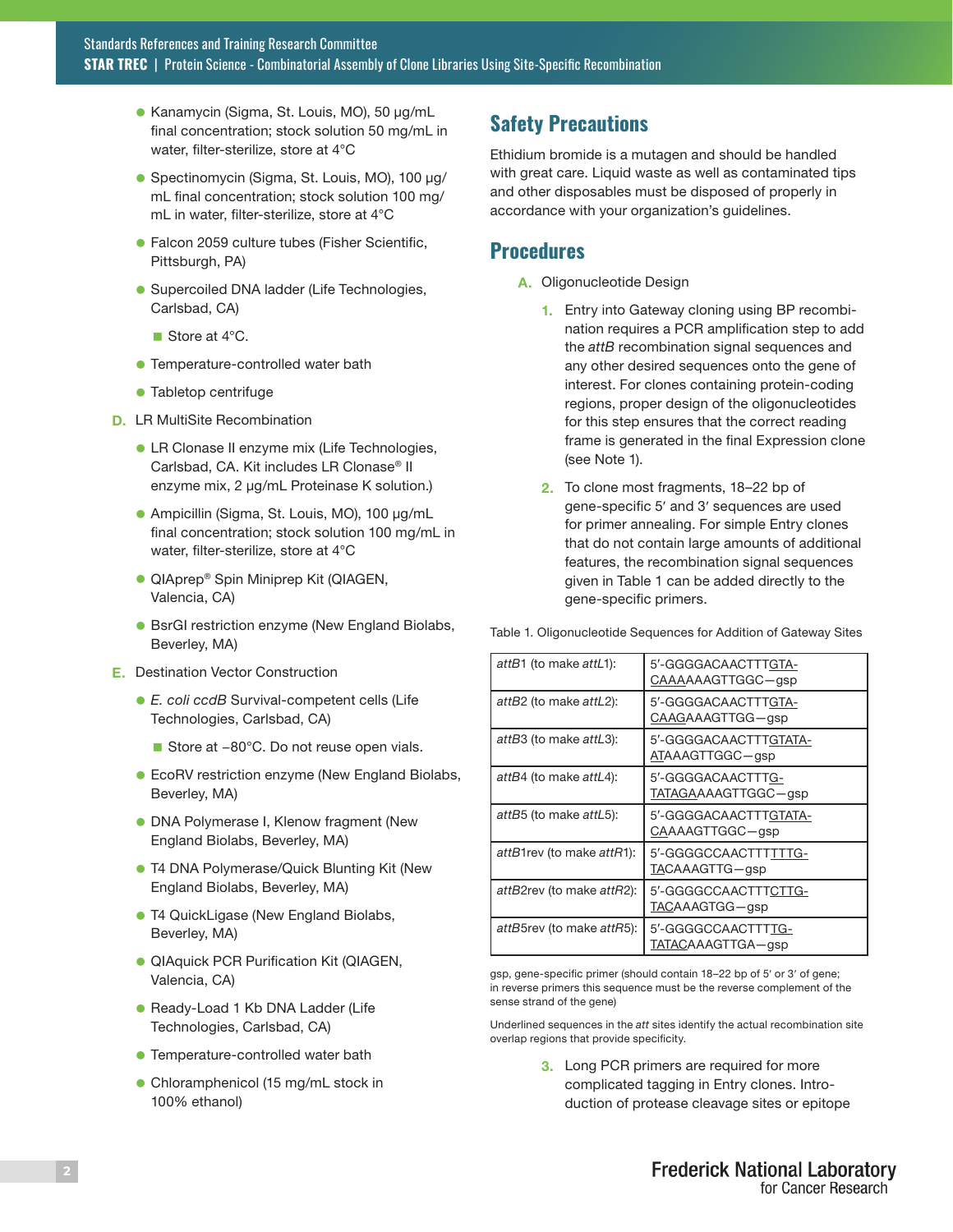tags often leads to oligonucleotide lengths in excess of 60 nt. In our experience, such long oligonucleotides often are of reduced quality, containing higher numbers of mutations or deletions. This may require more clones be sequenced in order to avoid errors. A technique known as adapter PCR can be used to avoid this problem.

- 4. Adapter PCR involves the use of multiple nested primers to add long 5′ or 3′ sequences to the gene of interest. First, a primer that contains the gene-specific portion and part or all of a tag sequence (such as an epitope tag) is added to the PCR. After a few rounds of amplification, a second primer, which contains the appropriate *attB* recombination signal and 12–16 nt of overlapping sequence with the first primer, is added. A mixture of PCR products will be produced, but only the full-length product will have the *attB* recombination sites necessary for recombination to occur.
- 5. Adapter PCR can be used on both ends simultaneously by adding two different adapter primers. It is also possible to nest multiple levels of adapter PCR to insert long 5′ or 3′ sequences if necessary. Often, the same adapter primers can be used for any gene that has a particular 5′ sequence, thus minimizing the cost and number of oligos that need to be generated for library construction.
- 6. In cases where multiple large genes are to be combined (e.g., a fusion of a protein of interest with a second protein of interest), or when large deletions are desired, overlap PCR can be used (see Reference 8). In this process, two separate PCR amplifications are carried out with 20–25 bp of overlapping sequence between the 3′ end of gene 1 and the 5′ end of gene 2. A third PCR is then carried out using the first 2 PCR products as templates along with flanking primers containing the *attB* sites. Again, the presence of the *attB* sites during only the last round of PCR ensures that no other side-products will be able to be cloned.
- 7. Oligonucleotides for sequence verification of Entry clones are required in addition to oligonucleotides for amplification. We generally order 1 primer for every 600 bp of sequence, along with an additional primer on the reverse strand that is able to sequence back through the start of the gene. Typical primer lengths are 20–24 nt, and they can be selected manually or

with the assistance of many common molecular biology computer programs. Standard Gateway sequencing primers can also be used to sequence into the gene of interest from both directions in the Entry clone.

- **B.** PCR Amplification
	- 1. To a 200  $\mu$ L thin-walled PCR tube, add 1  $\mu$ L of each 5 μM oligonucleotide primer, 0.75 μL DMSO (see Note 2), 50–100 ng template DNA (see Note 3), and water to 12.5 μL final volume.
	- 2. Add 12.5 μL 2× Phusion High-Fidelity Master Mix, mix well, and carry out the PCR amplification using the following parameters: initial denaturation at 98°C for 30 seconds, followed by 20 cycles (each 98°C for 10 seconds, 55°C for 30 seconds, and 72°C for 30 seconds per kb of the expected product), followed by a 10-minute final elongation at 72°C and cooling to 4°C (see Note 4).
	- **3.** For adapter PCR (see Procedures A.4), after five cycles of amplification, pause the thermal cycler and add 1 μL of 5 μM adapter primer(s) to the tubes. Continue cycling for an additional 20 cycles.
	- 4. There are 5 cycles between adapter additions and at least 20 additional cycles after the final adapter is added.
	- 5. If only a small amount of template DNA is available, increase the number of overall cycles from 20 to 30. This will increase the likelihood of PCR errors but may improve PCR product yield.
	- 6. After cycling, load 5  $\mu$ L of the PCR product on a 0.8% agarose gel to verify size by comparison to a linear DNA standard, such as the Ready-Load 1 Kb DNA Ladder (see Note 5).
	- 7. Purify the PCR product using the QIAquick PCR Purification Kit following the manufacturer's protocol and elute the DNA in a final volume of 50 μL (see Note 6).
- C. BP Recombination
	- 1. Add the following reagents to a microcentrifuge tube in the order given (the total reaction volume should be 5 μL): 2 μL H<sub>2</sub>O, attB-flanked PCR fragment (15–150 ng, see Note 7), 150 ng Donor vector (see Note 8), and 1 μL of BP Clonase II. A master mix can be used for all reagents except for BP Clonase II, which must be added last. Mix for 2 seconds by gentle vortexing.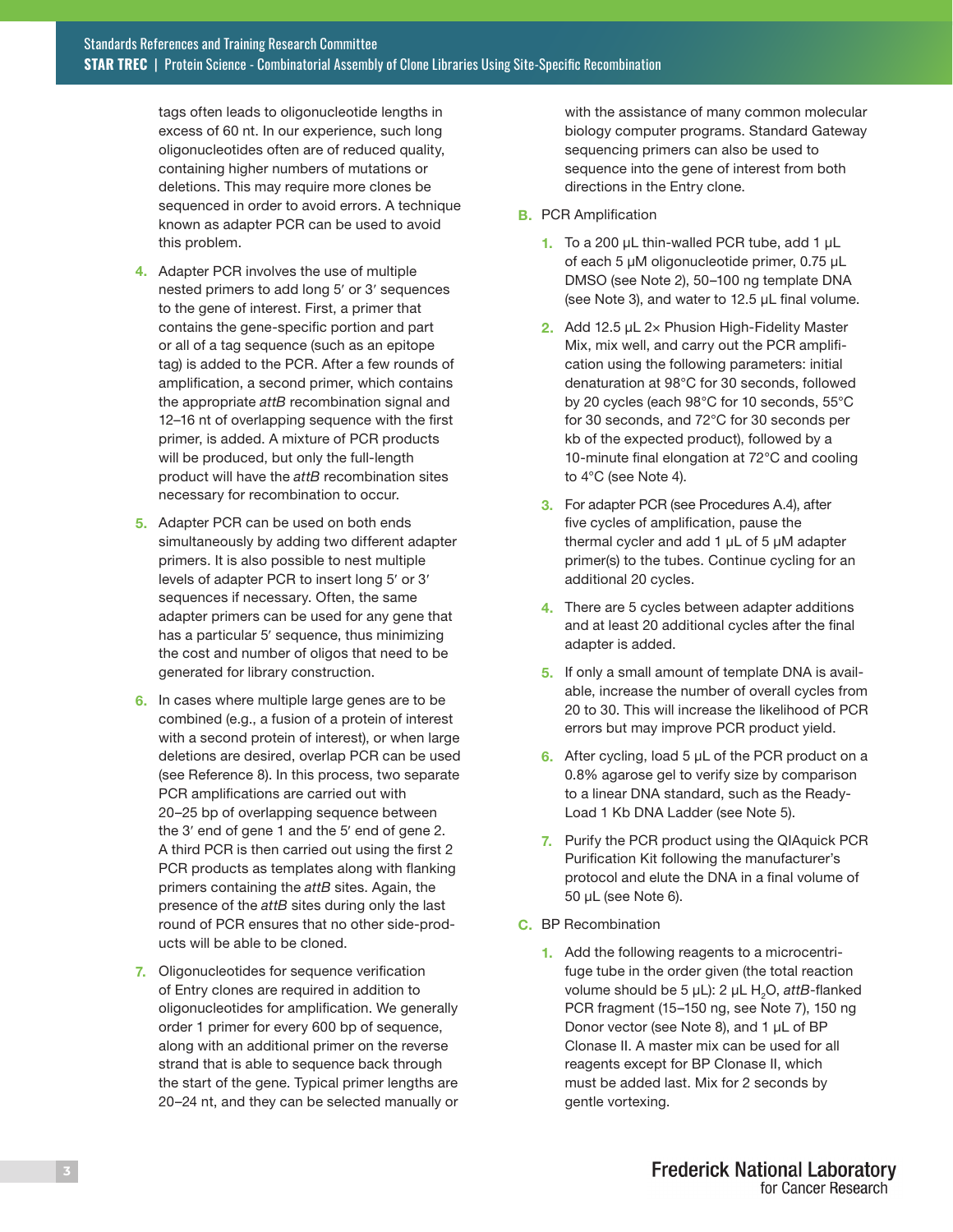- 2. Incubate the reaction mixture for at least 1 hour at 30°C.
- 3. Add 1 μL of 2 mg/mL Proteinase K to inactivate the BP Clonase, then incubate for 15 minutes at 37°C.
- 4. Add 1 μL of the BP reaction to a microcentrifuge tube containing 20 μL of chemically competent *E. coli* DH10B and incubate the tube on ice for 10–20 minutes (see Note 9).
- 5. Heat-shock the cells in a 42°C water bath for 45 seconds and immediately add 80 μL of LB medium. Shake the reaction for 1 hour at 37°C.
- 6. Spread 100 μL of the transformation mix on LB agar plates containing the proper antibiotic (see Note 10) and incubate the plates overnight at 37°C. A good BP cloning result with a standardlength (1 kb) insert should yield greater than 200 colonies per transformation.
- 7. Pick 2–4 separate Entry clone colonies into Falcon 2059 culture tubes containing 2 mL of SB medium with antibiotic and grow them overnight at 37°C with 200 rpm shaking.
- 8. Spin 1 mL of the culture in a microcentrifuge to pellet the cells, then isolate the plasmid by using the QIAprep Spin Miniprep Kit, eluting the DNA in 75 μL of elution buffer (see Note 11).
- **9.** Verify the size of the plasmid by using agarose gel electrophoresis. Load 1 μL of the purified Entry clone DNA on a 0.8% agarose gel and compare sizes to the Supercoiled DNA ladder.
- 10. Verify the sequences of properly sized Entry clones to ensure that no oligonucleotide or PCR-generated errors have been introduced (see Note 12).
- 11. Make glycerol stocks of the *E. coli* strains containing Entry clones by adding 100 μL filter-sterilized 60% glycerol to 300 μL of culture. After mixing and incubation at room temperature for 5 minutes, these stocks can be frozen at −80°C and used to start new cultures if more Entry clone DNA is required in the future.
- D. MultiSite LR Recombination
	- 1. Add the following reagents to a microcentrifuge tube in the order given (the total reaction volume should be 10 μL): 1–5 μL H $_{\rm 2}$ O, 50 mg of each Entry clone DNA (see Note 13), 100 ng Destination vector DNA (see Note 14), and 2 μL LR Clonase II (see Note 15).
- 2. Incubate the reaction mixture overnight at 25°C (see Note 16).
- 3. Add 1 μL of 2 mg/mL Proteinase K to inactivate the LR Clonase II and incubate for 15 minutes at 37°C (see Note 17).
- 4. Add 1 μL of the LR II reaction to a microcentrifuge tube containing 20 μL of chemically competent *E. coli* DH10B and incubate the tube on ice for 10–20 minutes (see Note 9).
- 5. Heat-shock the cells in a 42°C water bath for 45 seconds and immediately add 80 μL of LB medium. Shake the reaction for 1 hour at 37°C.
- 6. Spread 100  $\mu$ L of the transformation mix onto an LB agar plate containing the correct antibiotic (often ampicillin, but check the Destination vector information) and incubate it overnight at 37°C.
- 7. Pick two separate colonies into Falcon 2059 culture tubes containing 2 mL of SB medium and the correct antibiotics. Grow them overnight at 37°C with 200 rpm shaking.
- 8. Spin 1 mL of the culture in a microcentrifuge tube to pellet the cells, and isolate the plasmid by using the QIAprep Spin Miniprep Kit, eluting the DNA in 50 μL of elution buffer (see Note 18).
- 9. Verify the size of the plasmid by using agarose gel electrophoresis. Load 1 μL of the purified Expression clone DNA on a 0.8% agarose gel and compare sizes to the Supercoiled DNA ladder.
- 10. Additional confirmation of the Expression clone should be carried out by restriction enzyme analysis (see Note 19). 1 μL of Expression clone DNA can be digested using BsrGI restriction endonuclease for 1 hour at 37°C.
- 11. Glycerol stocks of the *E. coli* strains containing MultiSite clones should be made by adding 100 μL filter-sterilized 60% glycerol to 300 μL of culture. After mixing and incubating at room temperature for 5 minutes, these stocks can be frozen at −80°C and used to start new cultures if more Expression clone DNA is required in the future.
- E. Destination Vector Construction
	- 1. Cassettes for generating new Destination vectors generally contain two *attR* sites flanking a set of positive and negative selection markers. In the case of standard Gateway vectors, the negative selection is done by the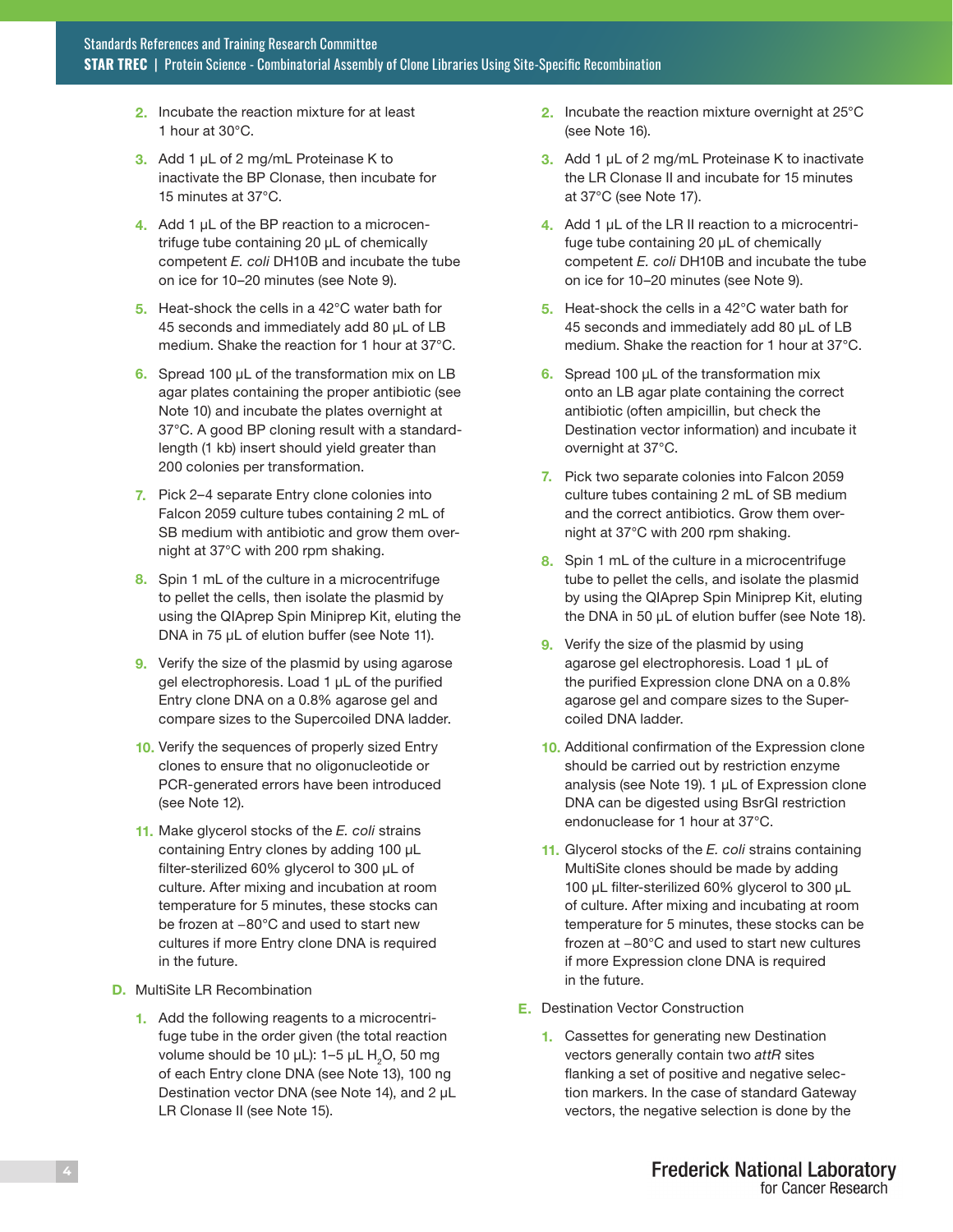*ccdB* gene, and the positive selection by the CAT gene for chloramphenicol resistance.

- 2. To generate new Destination vectors, transfer vectors containing attR4-attR2 (pSpcRFA42) or attR4-attR3 (pSpcRFA43) cassettes flanked by a pair of EcoRV restriction sites can be used. Digestion with EcoRV produces a Gateway cassette, which can be introduced into any vector that has a blunt cutting site or that has been blunt-ended.
- **3.** Prepare the Destination vector cassette by digesting a suitable amount of the parental vector with EcoRV and purifying it using the QIAquick PCR Purification Kit. This cut material can be saved for future use, so we suggest doing a single large reaction and storing the cut material at −20°C for subsequent vector conversion work (see Note 20).
- 4. For production of Destination vectors using a blunt cutting site, 1 μg of the vector of interest must first be linearized using a restriction endonuclease that generates blunt ends. After digestion, 2 μL of the linearized product should be confirmed on a 0.8% agarose gel to verify size by comparison to a linear DNA standard, such as the Ready-Load 1 Kb DNA Ladder (see Note 21). Purify the linearized vector using the QIAquick PCR Purification Kit following the manufacturer's protocol, followed by a 50 µl elution.
- 5. Production of Destination vectors using a cohesive end cut site will require enzymatic blunting to allow correct insertion of the Gateway cassette fragment. The purified linearized vector with cohesive ends must be treated with DNA Polymerase 1, Klenow fragment (for 5′ DNA overhangs), or T4 DNA Polymerase (for 3′ DNA overhangs). Standard manufacturer's protocols (New England Biolabs, Beverly, MA) can be used for both reactions. Use QIAquick PCR Purification and subsequent 50 μL elution after the Klenow protocol. The product of the New England Biolabs Quick Blunting Reaction is used directly for Step 6.
- 6. Use 1 μL of the blunt-ended linearized vector in a ligation reaction with 3 μL of the digested Gateway cassette of choice. Bring the reaction to 10 μL with water, then add 10 μL of the 10× Ligase Reaction Buffer, followed by 1 μL of T4 DNA Ligase. Incubate the reaction at 25°C for 10 minutes (see Note 22). Based

on concentrations of the vector and insert, these amounts may vary, with the goal of a 1:3 vector:insert ratio.

- 7. Add 1  $\mu$ L of the ligation reaction to a microcentrifuge tube containing 20 μL of chemically competent *E. coli* ccdB Survival cells and incubate them on ice for 10–20 minutes (see Note 8).
- 8. Heat-shock the cells in a 42°C water bath for 45 seconds and immediately add 80 μL of LB medium. Shake the reaction for 1 hour at 37°C.
- 9. Spread 100 μL of the transformation mix on LB agar plates containing the proper antibiotics (including 15 μg/mL chloramphenicol for Gateway cassette selection) and incubate the plates overnight at 37°C.
- 10. Pick 6–8 separate Destination vector colonies into Falcon 2059 culture tubes containing 2 mL of SB medium with antibiotic and grow them overnight at 37°C with 200 rpm shaking.
- 11. Spin 1 mL of the culture in a microcentrifuge to pellet the cells, then isolate the plasmid by using the QIAprep Spin Miniprep Kit, eluting the DNA in 50 μL of elution buffer.
- 12. Verify the size of the plasmid by using agarose gel electrophoresis. Load 1 μL of the purified Destination vector DNA on a 0.8% agarose gel and compare sizes to the Supercoiled DNA ladder.
- 13. Carry out additional confirmation of the Destination vector colonies by restriction enzyme analysis, using an enzyme that will produce diagnostic bands to provide information on the orientation of the Gateway cassette (see Note 23). In addition, sequence confirmation across the Gateway cassette boundaries is strongly suggested (see Note 24).
- 14. Glycerol stocks of the *E. coli* strains containing Destination vector clones should be made by adding 100 μL filter-sterilized 60% glycerol to 300 μL of culture. After mixing and incubating at room temperature for 5 minutes, these stocks can be frozen at −80°C and used to start new cultures if more Destination vector is required in the future.

#### **Notes**

1. It is a common problem for new Gateway users to confuse the reading frames and directions of the "reverse" *att* sites needed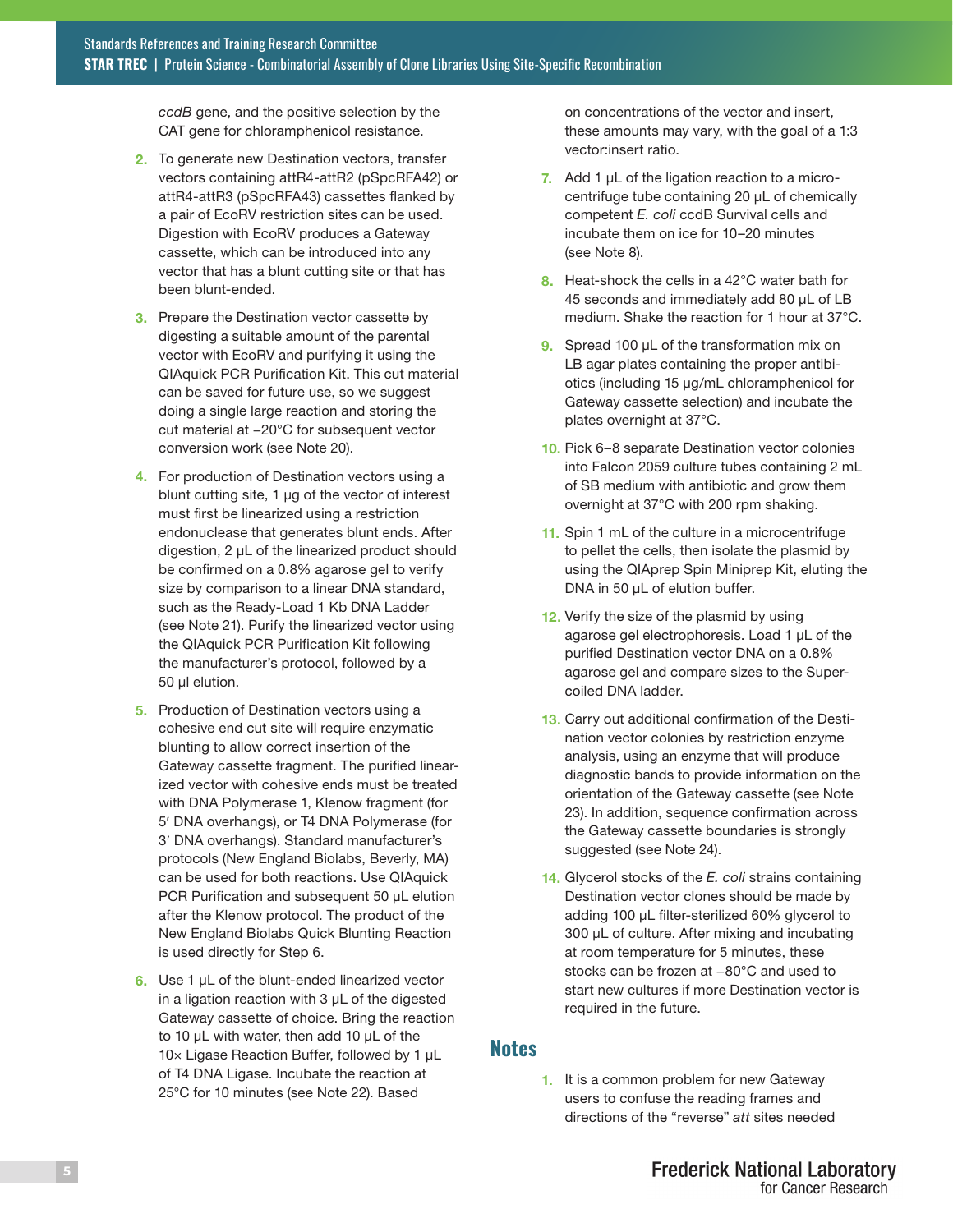to make *attR* containing Entry clones. We strongly recommend the use of in silico modeling of Gateway cloning prior to ordering oligonucleotides. Several products can be used for this purpose, including Vector NTI (Life Technologies, Carlsbad, CA) and Clone Manager (SciEd Software, Cary, NC). Many other programs can also be tricked into carrying out Gateway reactions by pretending that the Gateway *att* sites are restriction sites. In any case, it is always best to validate the reactions in the computer before spending time and money on incorrect sequences.

- 2. The addition of 3% DMSO to the PCR can help to reduce the effects of GC-rich primers or template DNA. Often it is not required, but we have seen no detrimental effect from including it in most PCRs. If templates are very AT-rich, we suggest omitting the DMSO.
- **3.** The use of large amounts of template DNA helps to dramatically reduce PCR errors by forcing the use of original template molecules instead of possibly error-prone PCR products for subsequent PCR cycles. If limited template is available, this amount can be reduced by 10- to 20-fold, but the chances of PCR errors will likely increase.
- 4. Phusion polymerase has become the standard PCR reagent in our lab due to its robust activity and extremely high fidelity. Other polymerases can also be used, but we recommend using only high-fidelity enzymes to limit the introduction of mutation(s) during the PCR procedure, particularly for generating long amplicons. The suggested conditions are optimized for use on Bio-Rad or Applied Biosystems PCR machines; some optimization may be required if PCR machines with slower thermal ramping times are used.
- 5. The appearance of a properly sized band on an agarose gel does not guarantee the proper addition of adapter primers during adapter PCR. In most cases, the extra length of the adapter primer does not change the overall DNA size sufficiently to detect on a gel. For this reason, if there are failures to BP clone products of an adapter PCR reaction, it is sometimes worth validating that the adapters are working by carrying out two separate PCRs instead of a single adapter PCR.
- 6. Column purification of PCR products is only successful for products >150 bp in length.

For smaller products, a DNA precipitation with polyethylene glycol can be carried out as detailed in the Gateway product manuals. Failure to purify PCR products will often lead to a large number of primer-dimers (small fragments caused by primer misannealing), which will clone very efficiently in the BP reaction. In extreme cases, gel purification may be necessary to eliminate these products entirely.

- 7. Generally, the more PCR product used in the reaction, the higher the efficiency will be. Particularly with long PCR products (>5 kb), the higher end of the concentration range should be used. Be aware that with adapter PCRs, the effective concentration of PCR product with both *attB* sites may be lower than the total concentration.
- 8. There are numerous Donor vectors available—these are the *att*P containing vectors that become the backbone of the Entry clone after the BP reaction. pDONR221 is a common vector for use with *att*1-*att*2 clones. Other vectors are required for different *att* site combinations and can be obtained from Life Technologies or the authors. Note that Donor vectors must be propagated in *E. coli ccdB* Survival or another strain that is resistant to the CcdB toxin.
- 9. DH10B is a recommended *E. coli* strain for Gateway reactions. However, it can be substituted with any other r*ecA endA* strain (such as TOP10 or DH5 $\alpha$ ) if necessary. Strains used must not carry the F′ episome (such as in XL1-Blue), as it will interfere with the Gateway negative selection. For good results, be sure that the competent cells have a transformation efficiency of at least  $1 \times 10^8$  cfu/µg. Electrocompetent cells can also be used instead of chemically competent cells; however, the only advantage would be in the case of a very low efficiency reaction (such as with a very long insert)—usually the number of colonies obtained with standard chemically competent cells is more than sufficient.
- 10. Most Donor vectors contain either kanamycin or spectinomycin resistance markers, but be sure to verify the correct antibiotic before use.
- 11. Many commercial kits are available for generating plasmid DNA from *E. coli*. A standard alkaline lysis plasmid prep will also work in most cases, but these tend to add significant time to the process.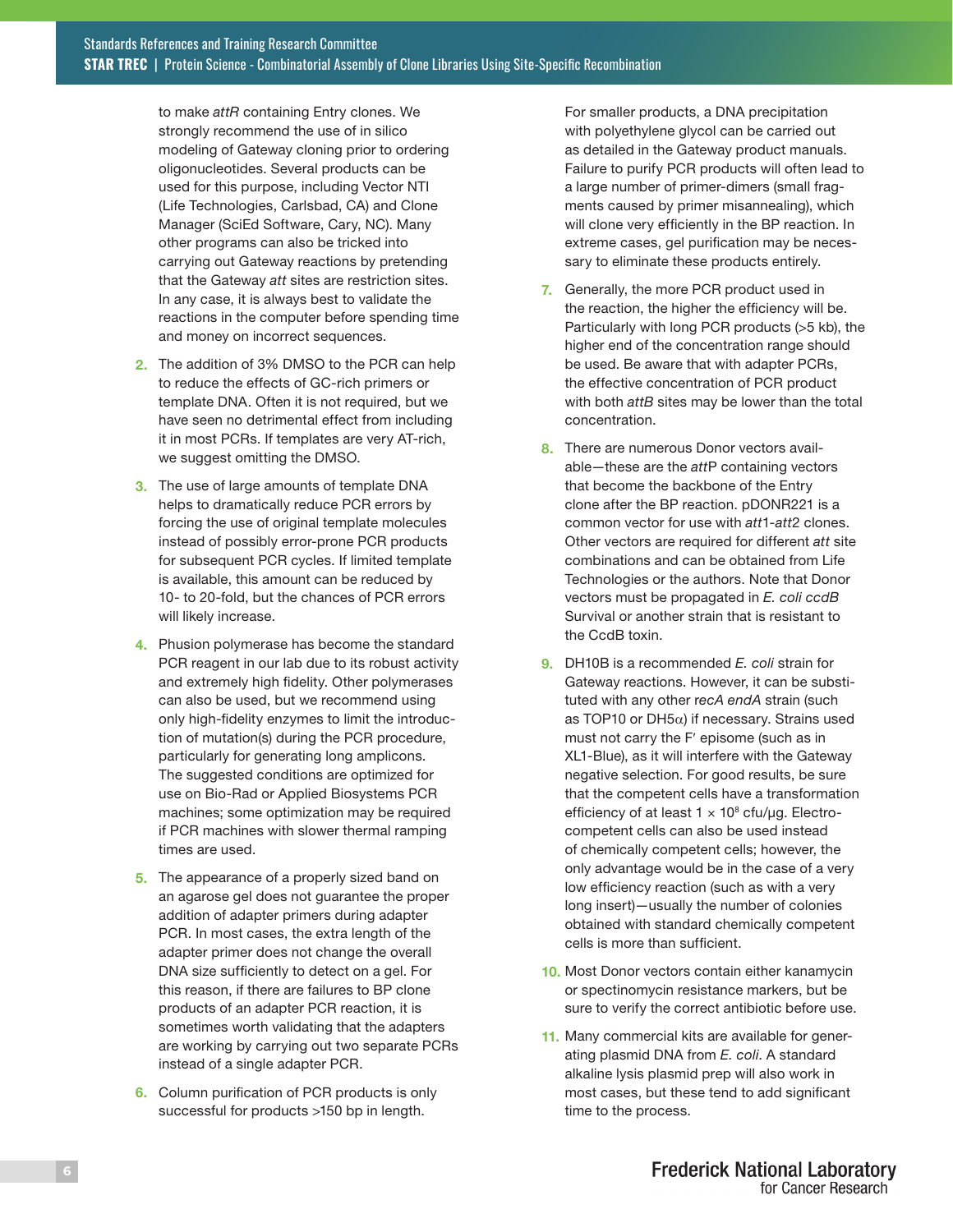- 12. Due to the presence of inverted *att* site repeats in some Entry clones, sequencing of very small inserts (<400 bp) can be difficult. For this purpose, use specially designed blocking oligos (see Reference 9) to eliminate the problem, or simply sequence from the inside of the insert using gene-specific primers.
- 13. In MultiSite recombination, the ratio of Entry clones to Destination vector is crucial. Addition of extra Entry clone may improve efficiency, but this will likely also increase the chance of cotransformation of Expression clone DNA and Entry clone DNA into the same cell. We suggest a maximum of 50 ng per Entry clone and 100 ng of Destination vector to avoid cotransformation problems. However, increases in efficiency, if needed, can sometimes be achieved by increasing the amount of Destination vector.
- 14. Destination vectors can be added as either supercoiled plasmids or plasmids that have been linearized within the Gateway cassette. Contrary to the manufacturer's assertion, using linearized Destination vector will actually improve LR reaction efficiency two- to fivefold. However, due to the high efficiency of the LR reaction, we do not generally find the extra effort required to prepare and purify linearized Destination vector to be worthwhile except in the extreme cases of 4- and 5-fragment cloning.
- 15. Although a specific product (LR Clonase Plus) is marketed as a requirement for MultiSite Gateway reactions, this reagent is not actually necessary for performing MultiSite LR reactions. Standard LR Clonase II will work just fine as long as the concentrations of Entry clones and Destination vectors are accurately maintained. Under proper reaction conditions, 95% of reactions will proceed equally well with the standard Clonase reaction mix.
- 16. Due to the complexity of the MultiSite LR reaction, overnight incubation at 25°C is required to increase recombination efficiency and will produce a more than sufficient number of colonies. Shorter incubation times do not produce enough colonies on a consistent basis to be worthwhile, particularly with higher numbers of fragments.
- 17. Failure to treat the LR reactions with Proteinase K will result in dramatically reduced colony

counts due to the inability of the DNA to transform while coated with Clonase proteins.

- 18. Many commercial kits (see Note 11) are available for generating plasmid DNA from *E. coli*. The QIAprep Spin Miniprep Kit is used here, as many of the LR reaction products we use are destined for transfection into mammalian cells. This kit provides DNA of both a reasonable quality and yield and produces DNA with a relatively low level of endotoxin, which can be directly transfected into most mammalian cells.
- 19. Standard Gateway reactions are usually so efficient and accurate that further confirmation of Expression clones is not necessary. However, as the fragment number increases, the slight possibility of unusual recombination byproducts with MultiSite reactions exists, so restriction enzyme analysis is often worthwhile. Some of the Gateway *attB* sites can be cleaved with the restriction enzyme BsrGI, which will generally yield diagnostic bands to allow verification of insert sizes. Alternatively, other restriction sites can be employed within the genes or flanking regions depending on the particular circumstances.
- 20. Note that the cassette does not need to be gel-purified away from the backbone of the plasmid in many Gateway cassette transfer vectors. The pSpcRFA42 and pSpcRFA43 vectors contain a spectinomycin-resistant backbone that will not be selected for in the final transformation of these vectors, allowing the use of cut but not purified vector for the reactions.
- 21. It is important to ensure that all of the parental plasmid has been digested in this reaction. Any leftover transfer vector can confer chloramphenicol resistance during cotransformation and can lead to false-positive colonies.
- 22. The suggested ratio of vector: insert in this ligation reaction is 1:3 on a molar basis. However, we find that it is usually good enough to estimate the amounts visually on a gel rather than performing calculations. In general, addition of an excess of cassette to vector yields good results. There is a strong selection for the proper clones due to the chloramphenicol selection on the Gateway cassette and the resistance marker on the vector to be converted.